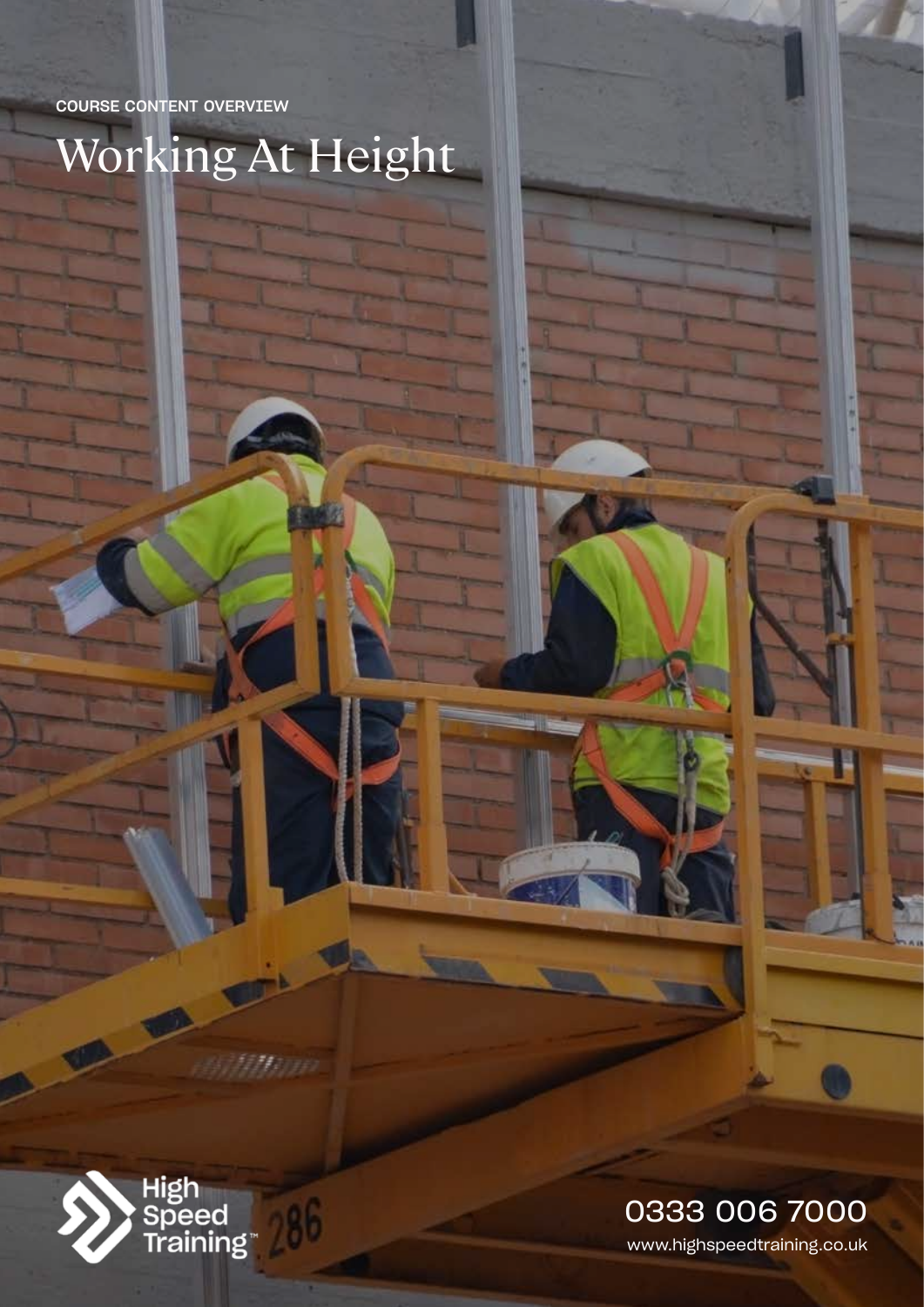Falls from height are one of the most common causes of injury in the construction industry and are the single biggest cause of workplace deaths.

The Work at Height Regulations 2005 require employers to ensure that a sufficient risk assessment is undertaken to identify and control any risks from work at height. Employers must also ensure that their employees are properly trained so that they can carry out their work without harm and use any access equipment safely and correctly.

### **Module One: Introduction and Legislation**

This module offers an introduction to work at height and explains employer and employee duties under the Work at Height Regulations 2005.

- The risks
- Work at Height Regulations 2005
- Employer duties
- Employee duties

## **Module Two: Work at Height Risk Assessments**

This module explains what a risk assessment is and how to carry one out, discussing each step in the risk assessment process in detail.

- What is a risk assessment?
- Identifying hazards
- Deciding who may be harmed
- Evaluating risks
- Recording findings
- Reviewing and updating

#### **Module 3: Avoiding, Preventing and Minimising Risks**

This module shows how you can reduce and control the risks in the work area, including the risks presented by vehicles and fragile surfaces. The module also explains what to do in regards to training and emergency procedures.

- Avoiding work at height
- Preventing falls
- Reducing the consequences of a fall
- Personal protective equipment
- Selection of work equipment
- Fragile surfaces
- Vehicles
- Training
- Inspection of work equipment
- Emergency procedures

## **Module 4: Work at Height Equipment**

This module looks at the safe usage of the most common pieces of work at height equipment that can be provided where necessary as identified by the risk assessment.

- Mobile towers
- Erecting mobile towers
- Safe use of mobile towers
- Low level access platforms
- Mobile Elevating Work Platforms (MEWPs)
- Safe use of ladders and stepladders
- Securing ladders